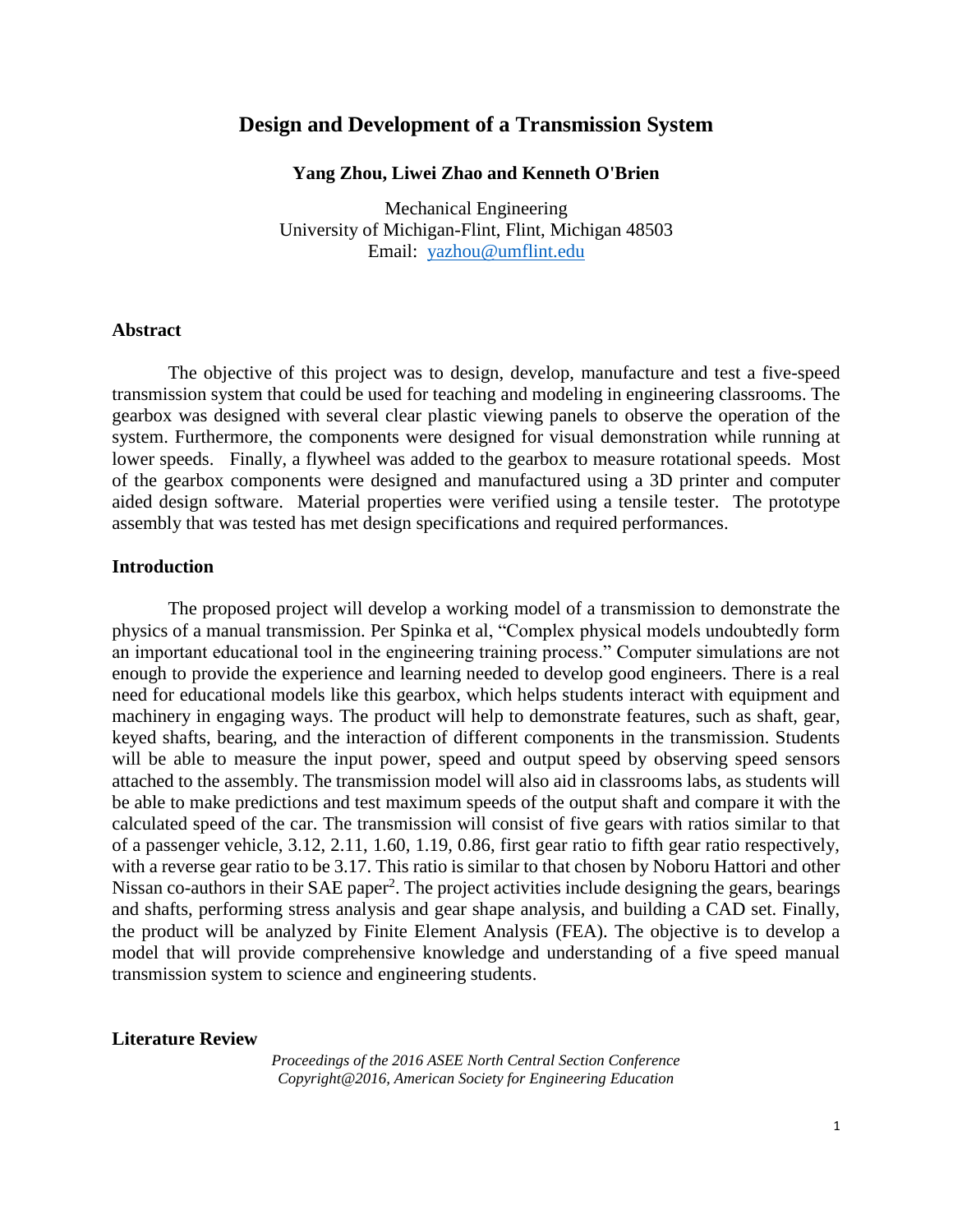Car engines have improved with combustion while electric engines have become integral to daily life making it frustrating not knowing the basics and mechanics behind how they work  $3$ . Along with engine combustion, a well-designed transmission plays a crucial role in making a vehicle perform perfectly. Several sources were useful in the design and analysis of many other aspects of the drivetrain.

Transmission technology has been developed through several decades, from manual transmission (MT) to automatic manual transmission (AMT), to continuously variable transmission (CVT), and to dual-clutch transmission (DCT). In addition to these popular designs, transmissions have been sometimes designed to perform particular functions. For example, if a transmission has 5 clutches and requires 3 of them to be engaged, there are a total of 10 possible combinations of gear ratios. The ZF 8HP and GM 8L transmission families have 5 clutches of which 3 are engaged for any gear state, but only have 9 out of these 10 states present (8 forward gear ratios along with 1 reverse gear ratio)<sup>4</sup>.

Within the manual transmission, gear sets and dog clutches control the transmission ratios, which determine the ratio of input rpm and output rpm. Spur gears were selected for the application of this project. In order to perform an accurate spur gear design, several papers are studied, in terms of gear geometries, contact stresses, bending stresses, etc. Instead of using the C language to compute the contact stresses by varying the amount of profile shifts for a tooth-sum of 100 teeth  $(\pm 4\%)$ <sup>5</sup>, FEA and hand calculations were applied, which will be covered in the method section. Furthermore, to simulate safely, plastic was selected as the material for all gears. The concept of plastic gears has been developed for years. For example, D.Laseinde studied the design process of plastic spur gears using virtual reality (VR). His study was aimed at developing a functional model and further validating the model for the production of plastic spur gears.<sup>6</sup> Related knowledge was gained by reading "Formulation for an optimal design problem of spur gear drive and its global optimization"<sup>7</sup>, and "Design of spur gears using profile modification. Tribology Transactions" in which Zhang et al described several challenges they faced designing a gearbox cover.<sup>8</sup> Their article was useful in approaching the design and manufacturer of the clear case, but the educational model was also simpler in several ways.

### **Methods**

This product is targeted at filling a need for a low cost manual transmission demonstration to educational institutions such as high schools, trade schools, community colleges, universities, and museums. The product demonstrates the mechanics of the five-speed transmission. Because the target market includes students, the product must be safe for use and vivid for observation. A motor with 100 watts was selected as an appropriate power source for this product. The motor will be operated at 6000 rpm, controlled by a foot pedal. A rubber band will be placed between motor output and transmission input in order to reduce the rpm by a factor of 20 which results in 300 rpm as input speed. Plastic gears are able to withstand the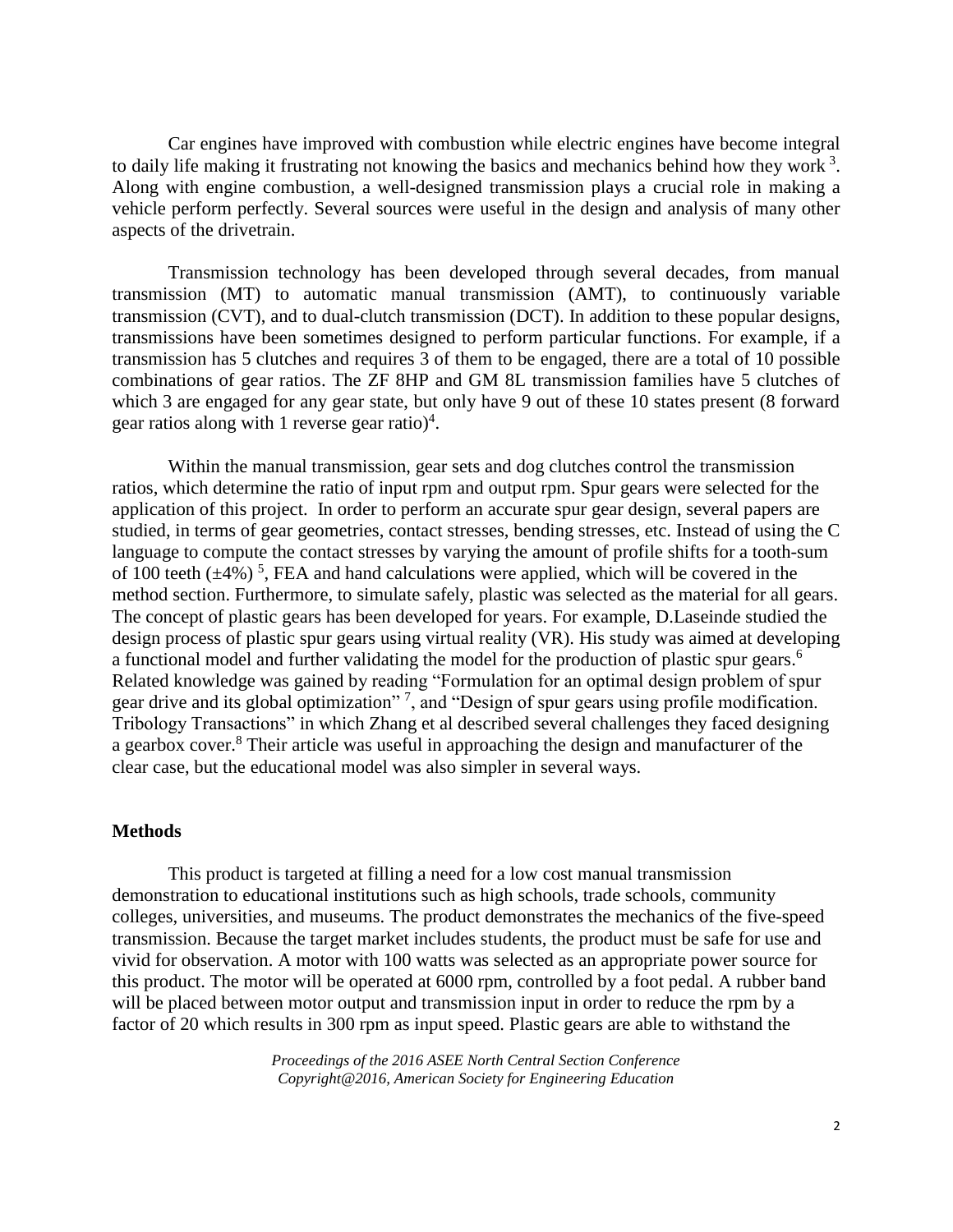reduced input power and torque. In order to obtain the properties of material, 10 tests were performed. 10 standard bars made by the same material were individually tested on the Ultimate Tensile Strength (UTS) testing machine. The average UTS of 3D-Printing material among these 10 tests was calculated to be 25.15 MPa.

No friction and power loss were considered, simplifying the calculations, although in reality, the theoretical power losses of the spur gear occur in various conditions, in addition to mechanical losses and pump losses. <sup>9</sup> Designing a gear was the most technically challenging aspect of the design process. To better design a set of gears, an example of two spur gears will be calculated step by step with the writing of the basic formulas. For example, the pinion will have 17 teeth and the gear will have 52 teeth. This pair of gears will provide a reduction ratio of 52 divided by  $17 = 3.059$ . The equations can be used interchangeably between spur and helical gears since the helical angle of a spur gear is zero and the cosine of zero degrees is one. Even though the calculating of one gear could illustrate the utilization of the gear design equations, two gears were selected for calculations to show how to modify the addendum to eliminate undercut on the pinion and because contact ratio and operating stresses require the use of two gears to achieve power transfer. Once the gear reduction ratio was made, the diametral pitch, normal pressure angle, and the helical angle were selected. This is a trial and error selection based on availability of parts or tooling and calculated estimations. If the selection is not suitable for the required performance, the calculated results may be compared with the allowable stresses for the respective materials and a second set of calculations may be initiated making the gears larger or smaller as desired to obtain the recommended operating stress levels.

Based on the assumptions and material property and using equations 1 and 2 below, gear bending and gear wear were analyzed to achieve the safety factor. The results show all the gears have at least 7.75 as a safety factor.

$$
Gear wear: \sigma = W * K_0 * K_v * K_s * K_H * \frac{K_B}{b * m_t * Y_J}
$$
 Eq. 1

$$
Gear bending: \sigma_{bending} = W * K_v * PD * \frac{K_m}{F*J}
$$
 Eq. 2

### **Design Tools/Processes**

After selecting the size of the gear sets, design for the housing and shift mechanism were done using CAD. This software was helpful in making many of the necessary calculations. The 3-D printer was used to printout sample gears.

Overall, it was surprising to experience firsthand how complex the manufacturing process actually is. There were a vast number of parts required for the gear box as well as pages of calculations. The biggest challenge evolved from the interaction between parts. The meshing of the gears, meshing of the dog clutch with the gears, and the shaft's interaction with the mount all required a tremendous amount of coordination and detail in order to get the design to act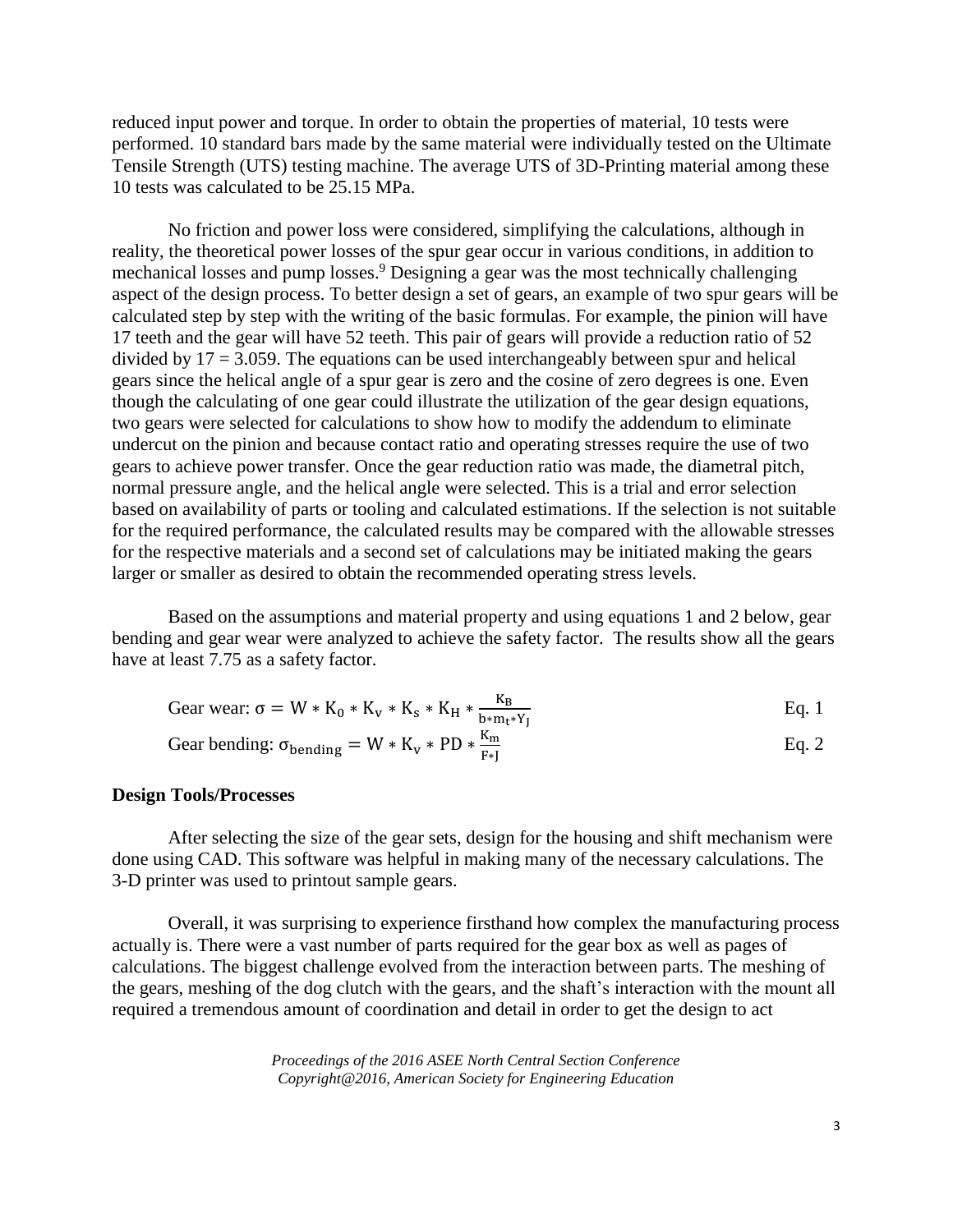properly. It was here, coordinating moving parts, which required the most time during the project.

In addition to the hand calculations, FEA was performed on all the gears and dog clutches. Examples are shown as Figures 1  $\&$  2. For gears, contact stress and bending stress were analyzed. Meshing for contact analysis is complex and requires more refined meshing tools for accurate solution.<sup>10</sup> In this application, due to the limited technique issue, basic meshing tools were applied in this analysis. For dog clutches, in addition to stresses analysis, fatigue analysis was also performed.



Figure 1 gear FEA Max Principal Stress



Figure 2 dog clutch FEA fatigue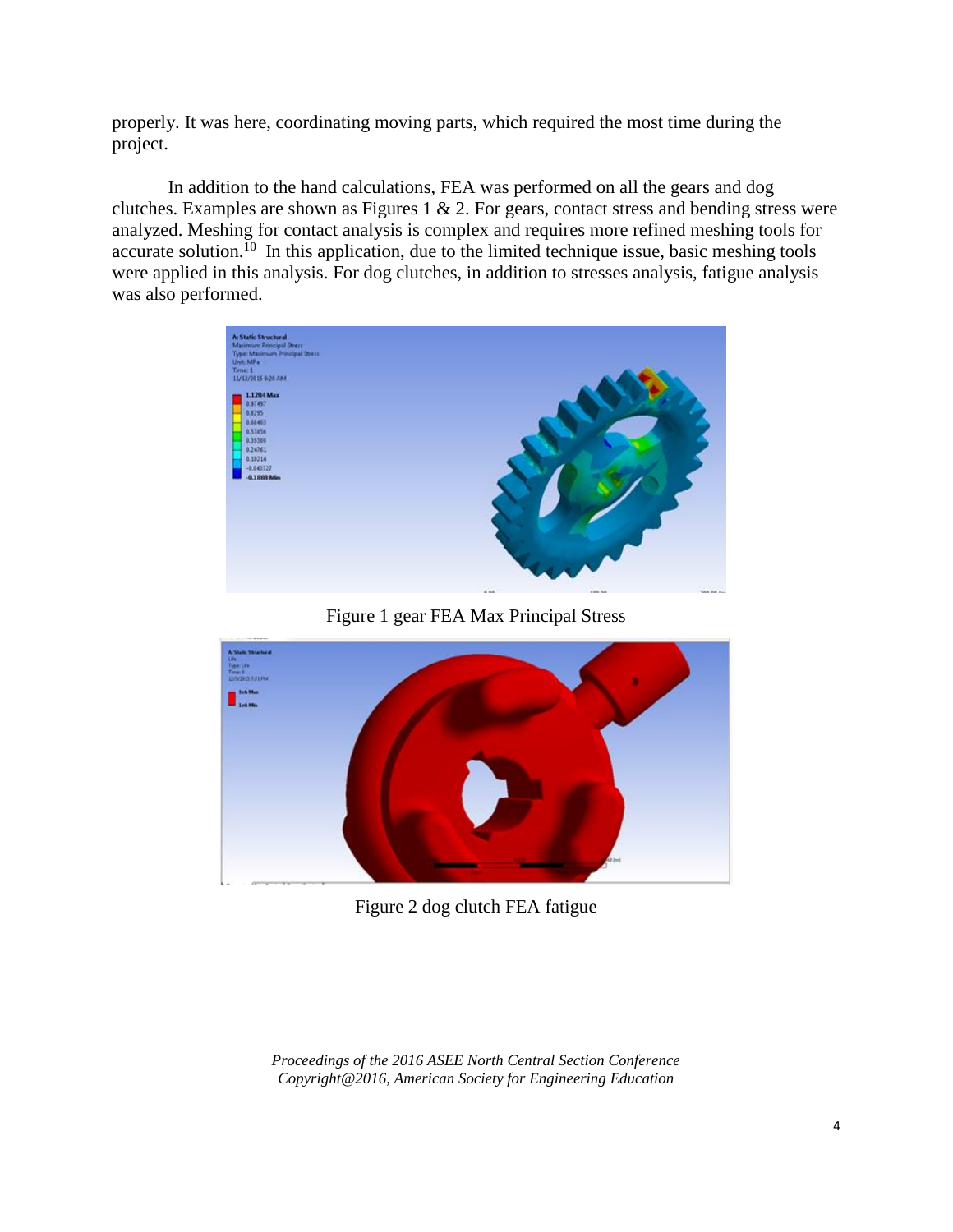# **Results**

|  |  |  | Table 1: Finite Element Analysis Results |  |
|--|--|--|------------------------------------------|--|
|--|--|--|------------------------------------------|--|

|                                               |                                      |                              |                                        |                                                                          |                    |                                     |                    | Brittle coulomb-Mohr |                |                   | Facto<br>r of<br>safety |
|-----------------------------------------------|--------------------------------------|------------------------------|----------------------------------------|--------------------------------------------------------------------------|--------------------|-------------------------------------|--------------------|----------------------|----------------|-------------------|-------------------------|
| $\bigcirc$<br>Shear plane r<br>N<br>normal to | normal to $\theta$<br>N<br>Contact r | Distance of peg<br>to center |                                        | In shear plane<br>$\overleftarrow{ }$<br>on gear $z \theta$<br>normal to |                    | Shear normal<br>N<br>$\overline{c}$ | Normal to $\theta$ | Normal to r          | ß<br>$\circ$   | ە<br>ە            | $\mathbf{u}$            |
| Area1<br>(m <sup>2</sup> )                    | Area2<br>(m <sup>2</sup> )           | Distanc<br>e(m)              | Area <sub>3</sub><br>(m <sup>2</sup> ) | Force<br>(N)                                                             | Torqu<br>e<br>(Nm) | Stress (Pa)                         |                    |                      |                |                   |                         |
| 9.87E-<br>04                                  | 7.38E-<br>04                         | $1.10E-$<br>01               | 5.51E-<br>04                           | $9.13E + 0$<br>$\mathbf{1}$                                              | 10                 | 9.25<br>$E+04$                      | 1.35<br>$E+04$     | 1.66<br>$E+05$       | 9.95<br>$E+04$ | $-8.60$<br>$E+04$ | 136                     |
| 8.96E-<br>04                                  | 8.62E-<br>04                         | 1.08E-<br>01                 | 3.90E-<br>04                           | $9.26E + 0$<br>1                                                         | 10                 | 1.03<br>$E+05$                      | 1.16<br>$E+04$     | 2.37<br>$E+05$       | 1.09<br>$E+05$ | $-9.7$<br>$E+04$  | 121                     |
| 8.93E-<br>04                                  | 7.76E-<br>04                         | 7.50E-<br>02                 | 3.52E-<br>04                           | $1.33E + 0$<br>$\overline{2}$                                            | 10                 | 1.49<br>$E+05$                      | 1.29<br>$E+04$     | 3.79<br>$E+05$       | 1.56<br>$E+05$ | $-1.43$<br>$E+05$ | 84.2                    |
| 8.93E-<br>04                                  | 7.76E-<br>04                         | 7.50E-<br>02                 | 4.23E-<br>04                           | $1.33E + 0$<br>$\overline{2}$                                            | 10                 | 1.49<br>$E+05$                      | 1.29<br>$E+04$     | 3.15<br>$E+05$       | 1.56<br>$E+05$ | $-1.43$<br>$E+05$ | 84.2                    |
| 4.53E-<br>04                                  | 6.54E-<br>04                         | 6.50E-<br>02                 | 5.00E-<br>04                           | $1.54E + 0$<br>$\overline{2}$                                            | 10                 | 3.40<br>$E+05$                      | 1.53<br>$E+04$     | 3.08<br>$E+05$       | 3.48<br>$E+05$ | $-3.32$<br>$E+05$ | 37                      |
| 4.53E-<br>04                                  | 6.54E-<br>04                         | 6.50E-<br>02                 | 5.00E-<br>04                           | $1.54E + 0$<br>$\overline{2}$                                            | 10                 | 3.40<br>$E+05$                      | 1.53<br>$E+04$     | 3.08<br>$E+05$       | 3.48<br>$E+05$ | $3.32E + 0$<br>5  | 37                      |

One of the analysis tables is shown as table 1, with analyzing all the relevant variables above, the minimum safety factor was 37.

# **Conclusion**

The initial model for testing was constructed as a CAD assembly. The plan for making a physical prototype has already begun and is nearly complete. This model will include the first gear, first pinion, the second gear, second pinion and the dog clutch that mates with the first and second gears. These components will be assembled using  $2^{n}$  X 6" long 1" round shafts that are held in position by a wooden frame. This model will help generate an understanding of how well the dog clutch operation will work and how well the gears mesh. The mass moment of inertia can also be measured which will help obtain the limits of power input. There are more material properties that need to be obtained from testing. The most important property is impact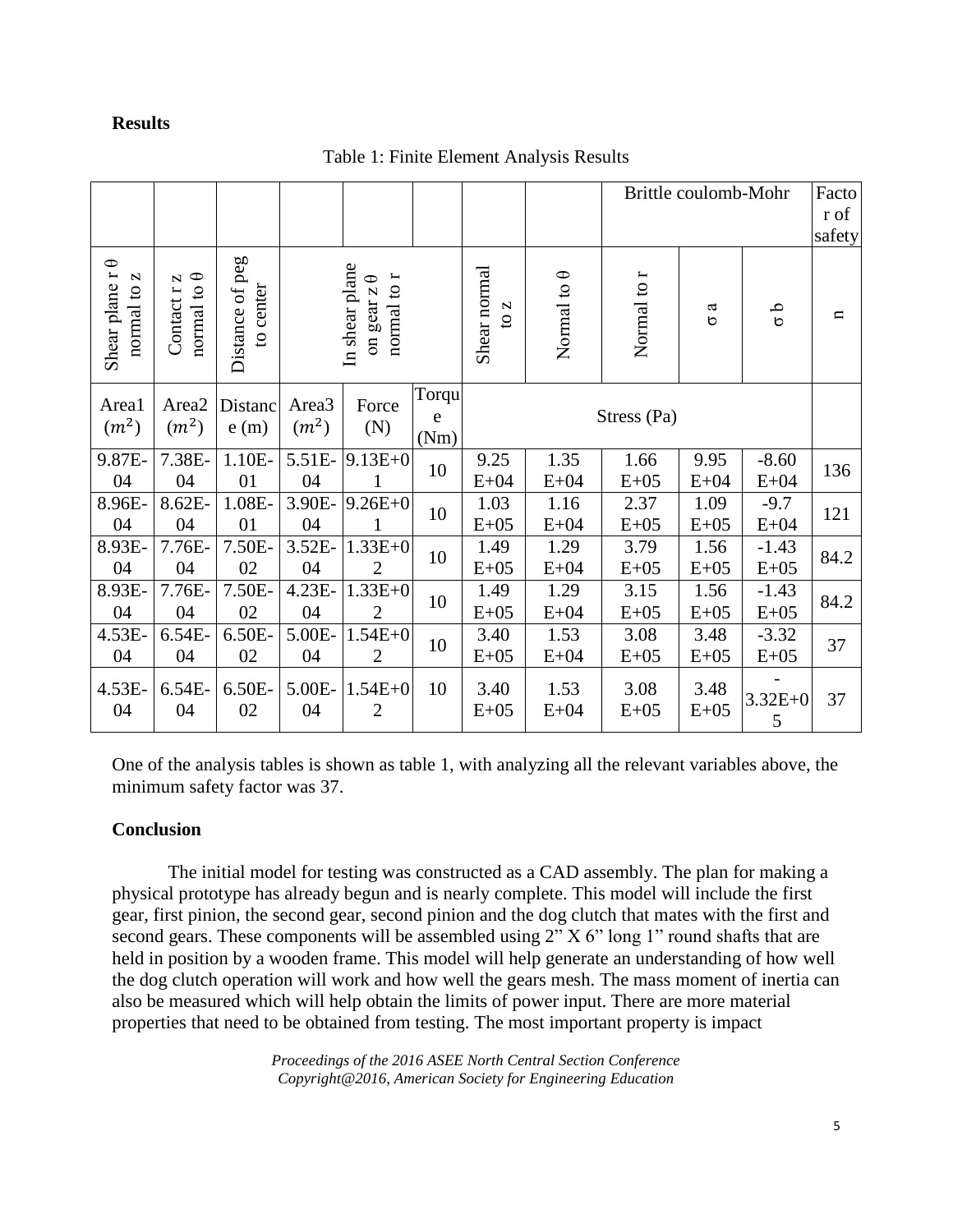resistance of the 3-D printed material. It would also be helpful to develop a better understanding of the materials reaction to sintering, like deformation and strength improvements. Pending the success of the test, the project is ready to be manufactured as a whole.



Figure 3 test procedure

## **References**

【1】Spinka, O., Åkesson, J., Hanzálek, Z., & Årzén, K. (2010). Open physical models in control engineering education. International Journal of Electrical Engineering Education, 47(4), 448-459.

【2】Hattori, Noboru. "A New Five-Speed Nissan Automatic Transmission for Passenger Cars." SAE Technical Paper, February 01, 1990, 5.

【3】Ohtani, Masayaki. "How a 5 Speed Transmission Works Purpose." Engine Basics, 2015.

【4】Apakidze. "FORD 10 SPEED TRANSMISSION POWER FLOW." FEA Example, 2007.

【5】Sachidananda, H. K., K. Raghunandana, and J. Gonsalvis. 2015. "Design of Spur Gears using Profile Modification." Tribology Transactions 58 (4): 736.

【6】Laseinde, O. T. and S. B. Adejuyigbe. 2013. "Design of Plastic Spur Gears using Virtual Reality." International Journal of Computer Aided Engineering and Technology 6 (1): 48-61.

【7】Wan, Zhong and ShaoJun Zhang. 2013. "Formulation for an Optimal Design Problem of Spur Gear Drive and its Global Optimization." Proceedings of the Institution of Mechanical Engineers, Part C: Journal of Mechanical Engineering Science 227 (8): 1804.